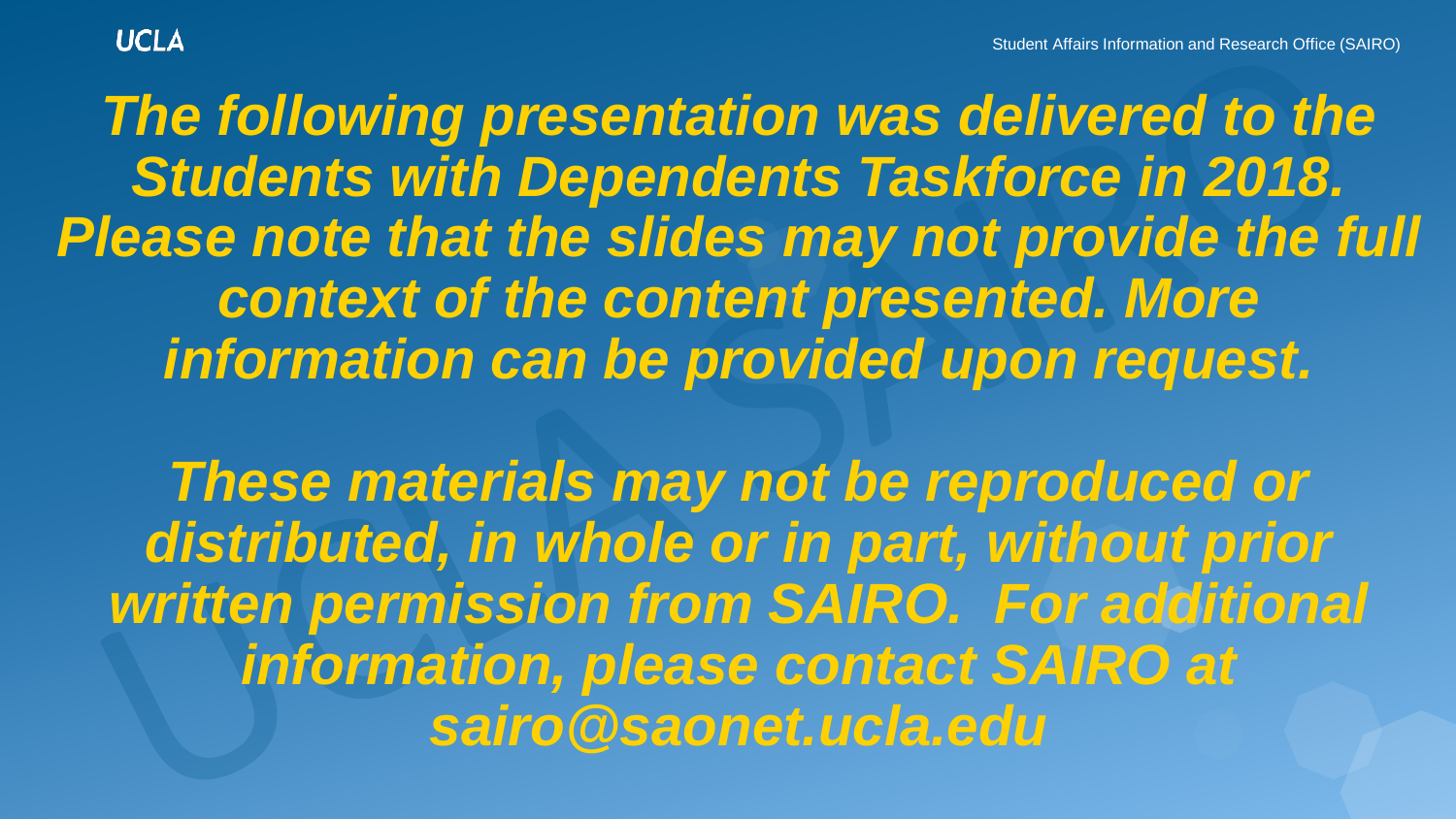# Experiences of Students with Dependents at UCLA

Kristen McKinney & Amy Woodbridge Student Affairs Information & Resource Office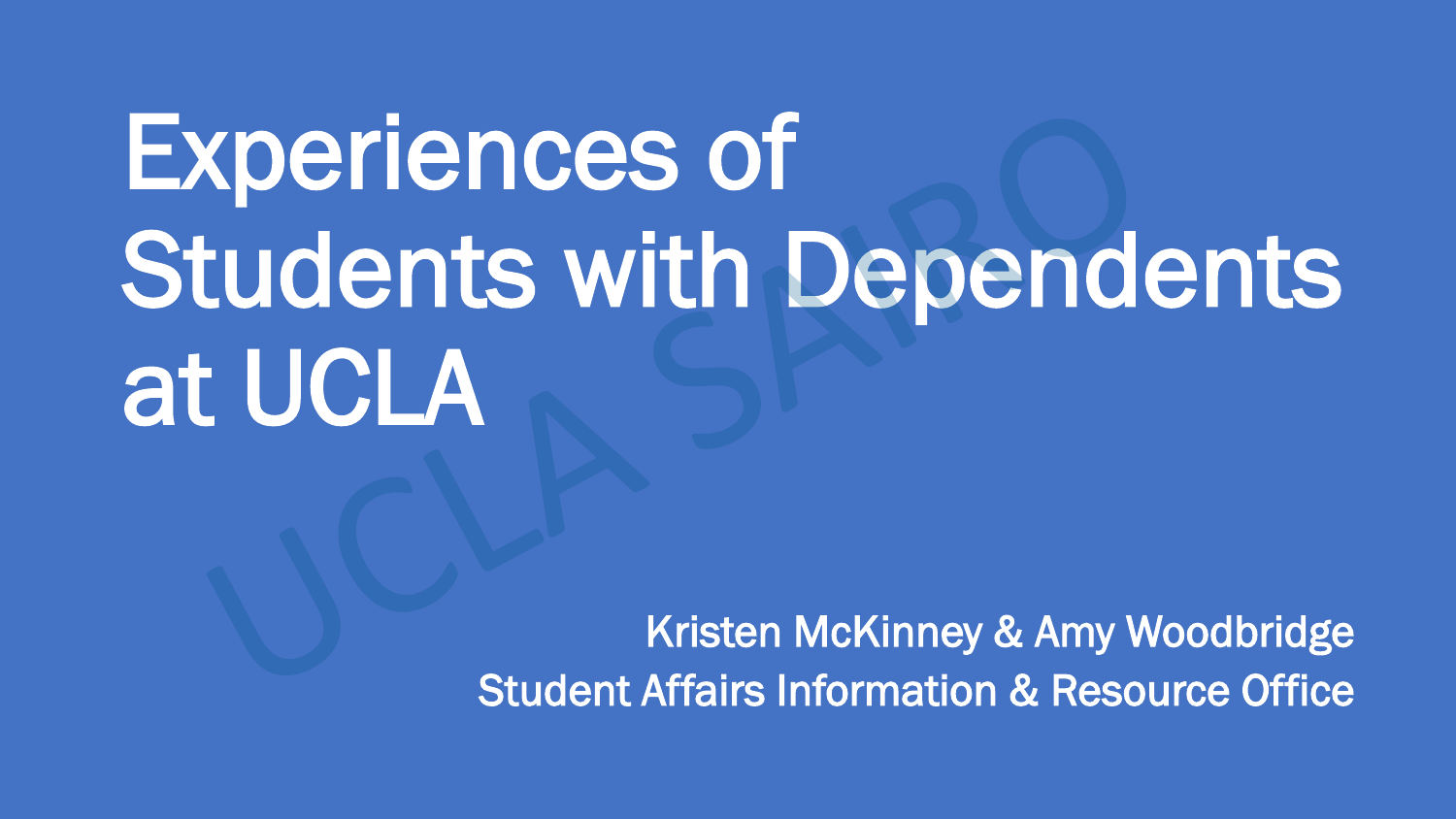## How do we identify this group?

#### **Students with dependents (SWD) defined by 2 questions on FAFSA:**

- Do you now have or will you have children who will receive more than half of their support from you (in the year of the FAFSA)?
- Do you have dependents (other than your children or spouse) who live with you and who receive more than half of their support from you (in the year of the FAFSA)?

#### **Graduate students without a FAFSA:**

Added to "students with dependents" population if they indicated on the survey that they had one or more dependents aged 0-17.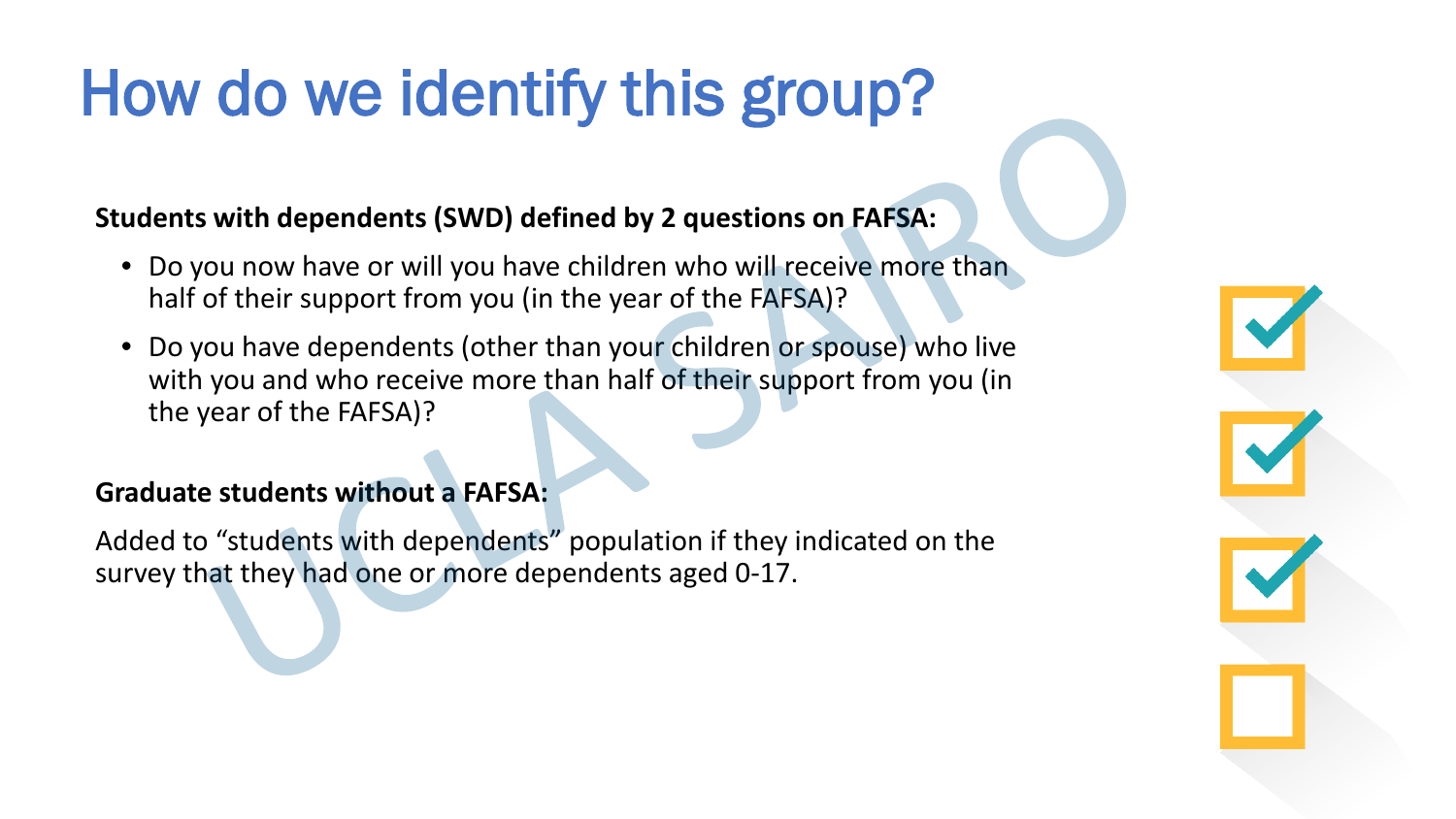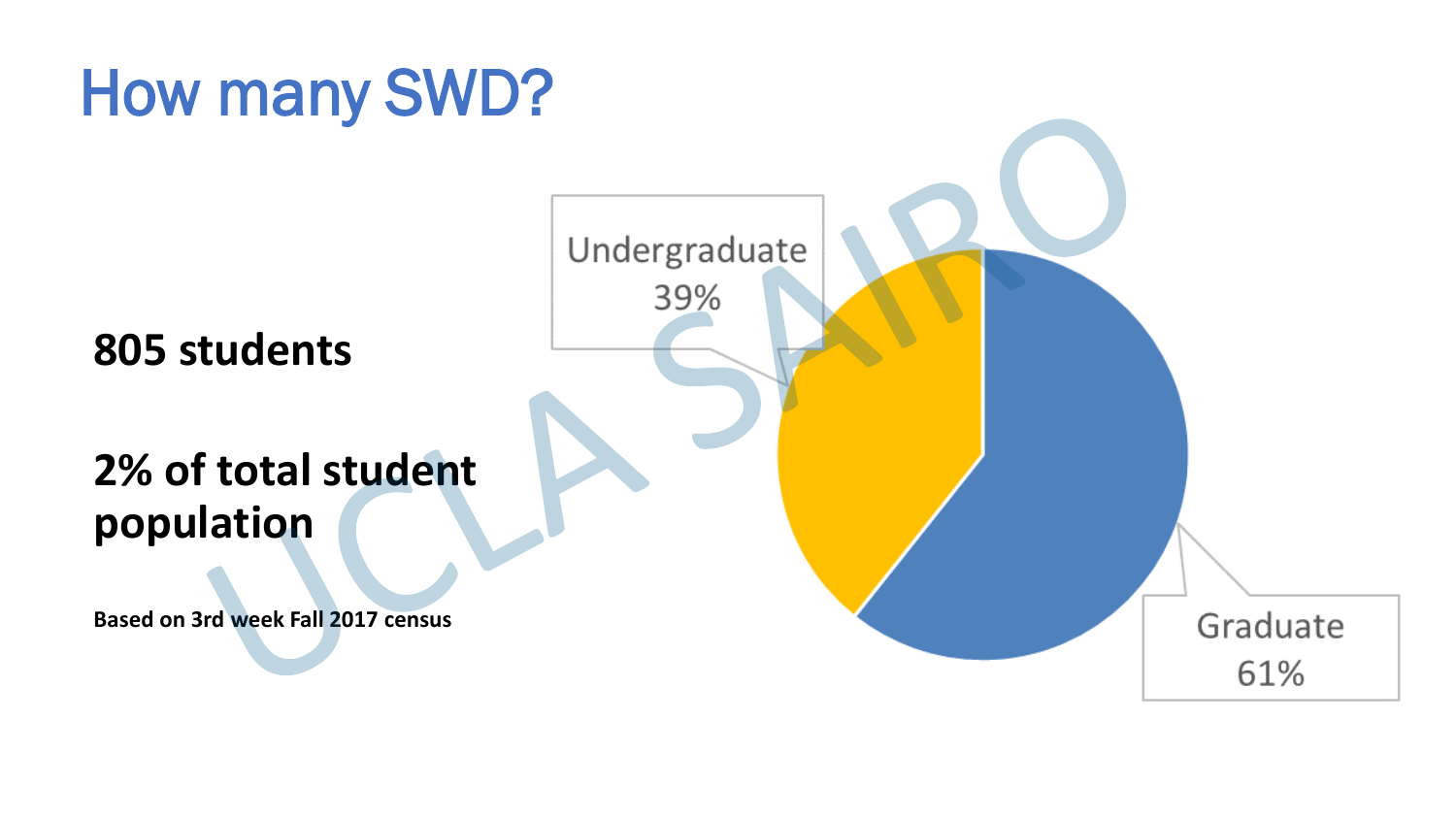#### Data sources

**University of California Undergraduate Experience Survey (UCUES), 2016**

*N*=7218

- 56 students with dependents
- 7126 students without dependents
- 36 unknown

#### **UCLA Graduate and Professional Student Survey, 2017**

*N*=3089

- 150 students with dependents
- 2515 students without dependents
- 424 unknown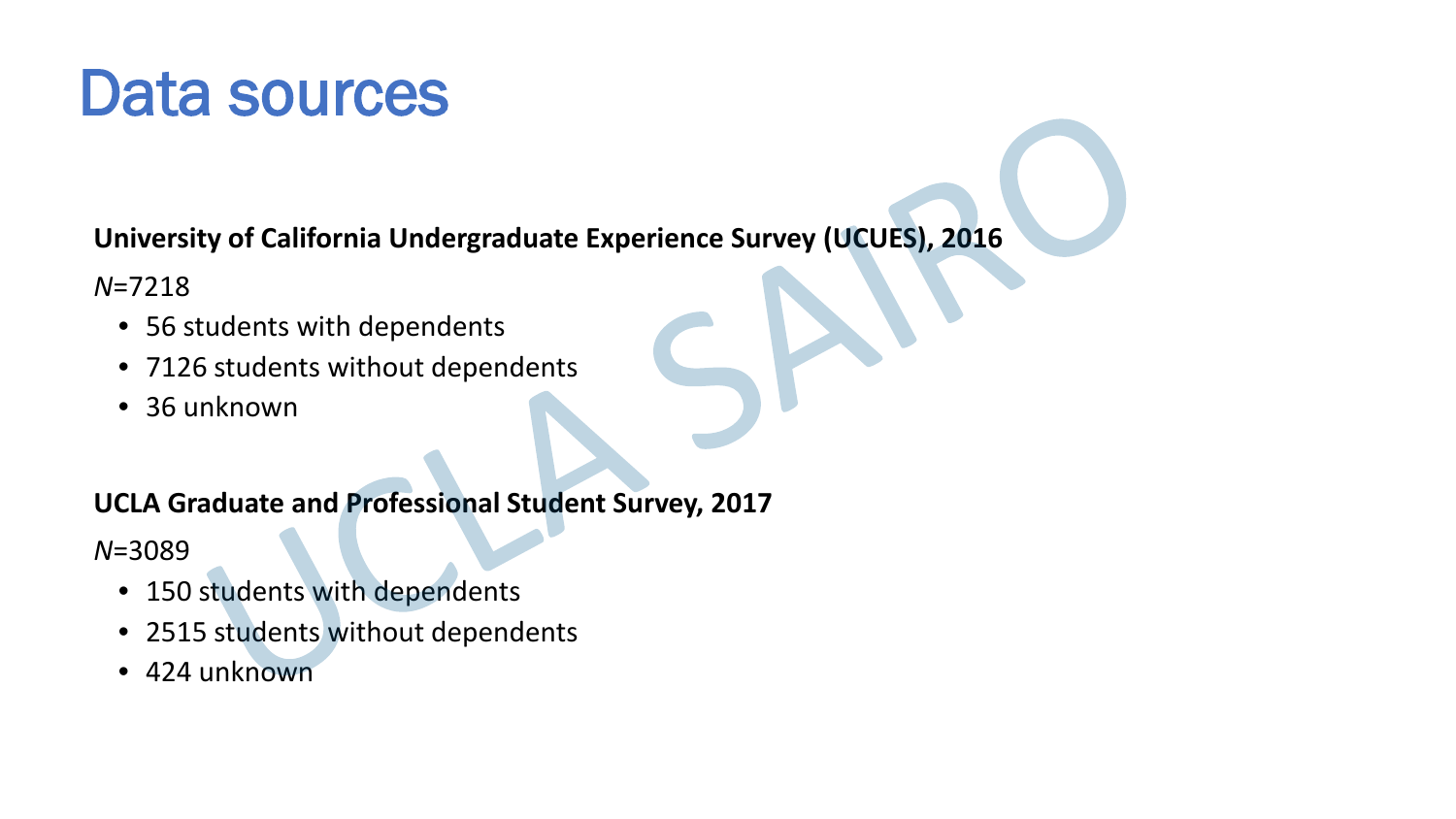# Areas of analysis

- Academic engagement
- Co-curricular engagement
- Time spent outside of academics/co-curriculars
- Wellness
- Obstacles to school work or academic success
- Campus satisfaction
- **Finances**
- **Food security**

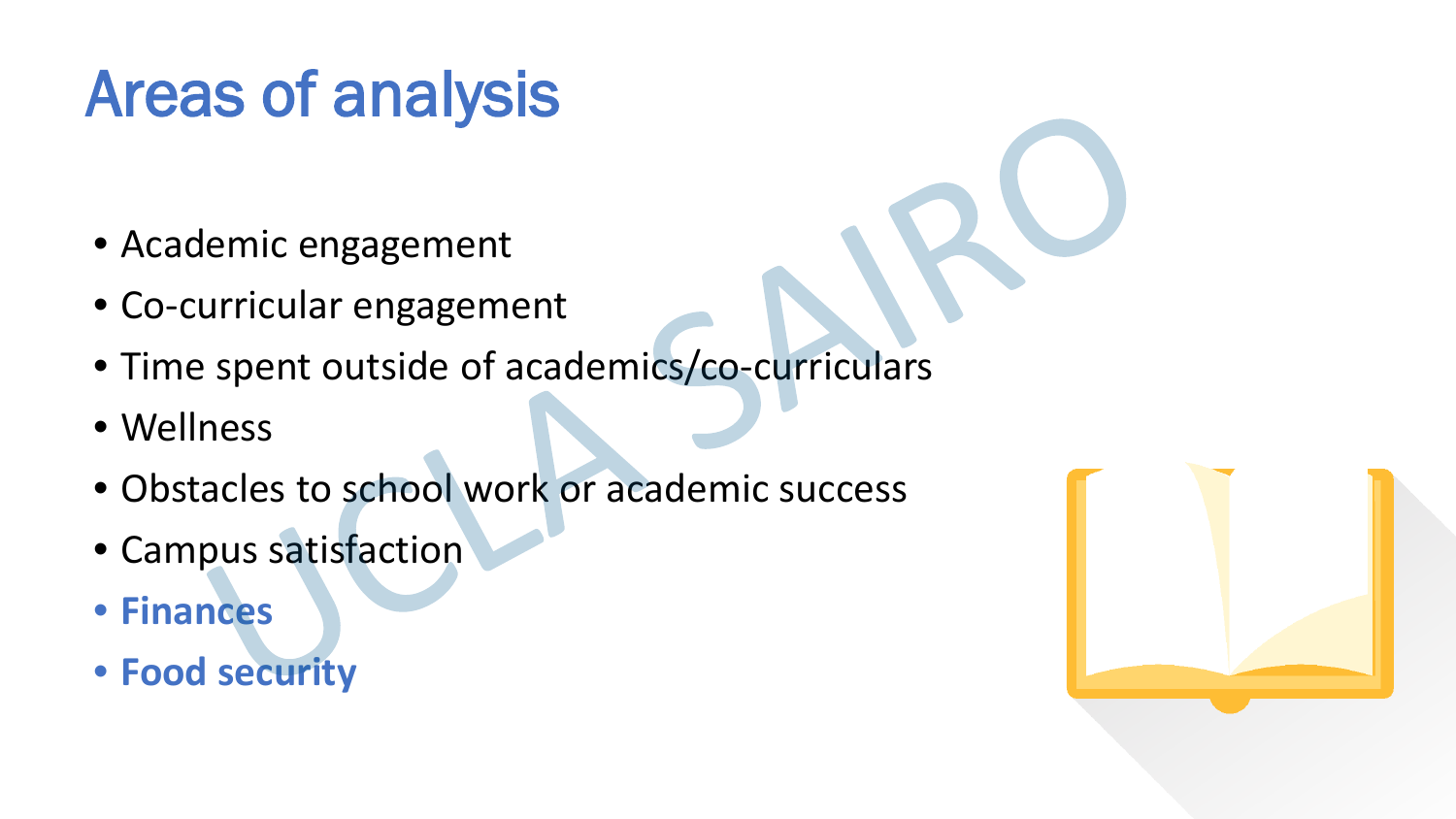# Graduate Students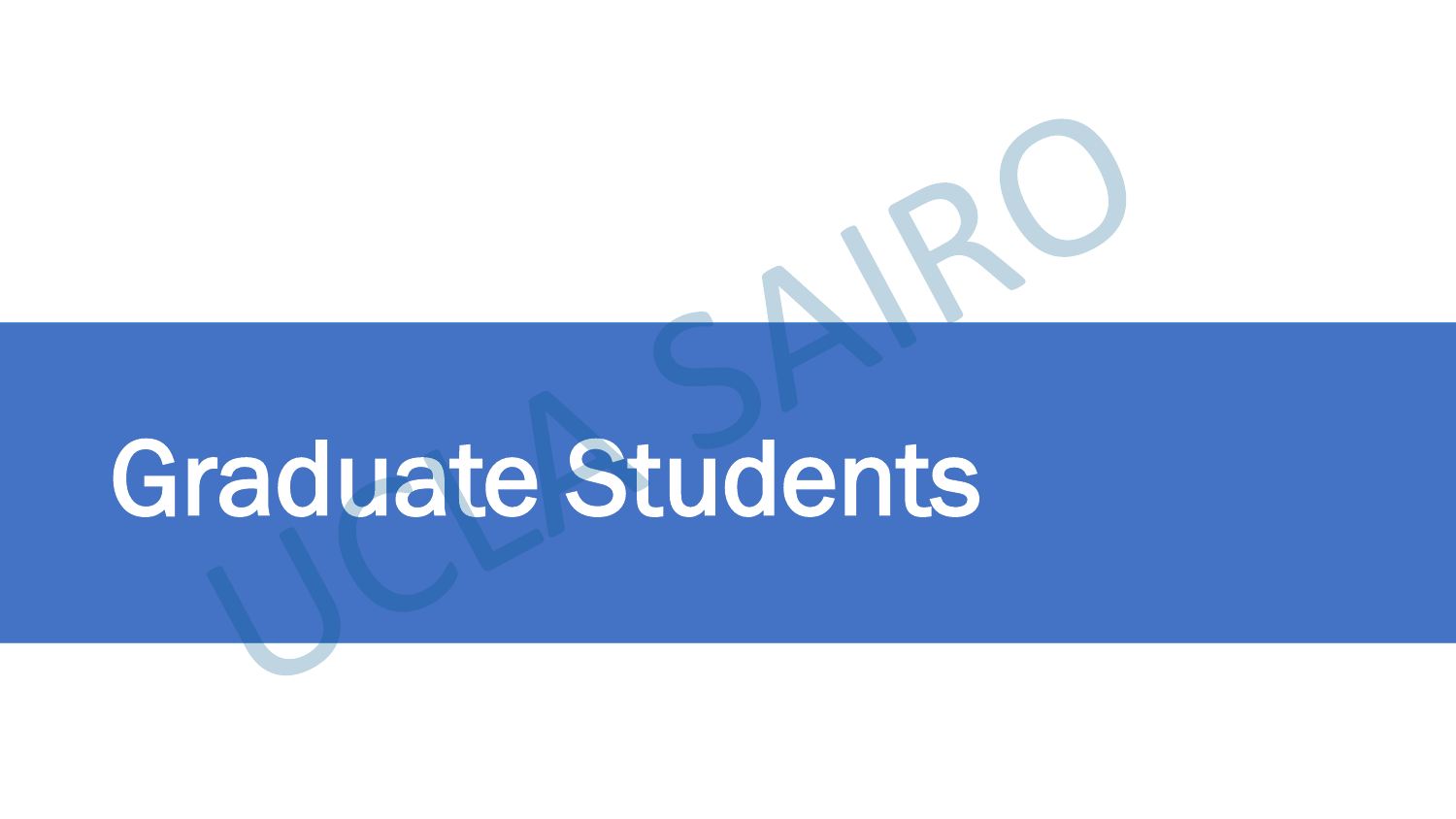## Relevant findings

**In general, graduate students with dependents**

- Report insufficient income
- Are more concerned about educational costs
- Spend more time working for pay
- Resort to more resources in order to meet expenses

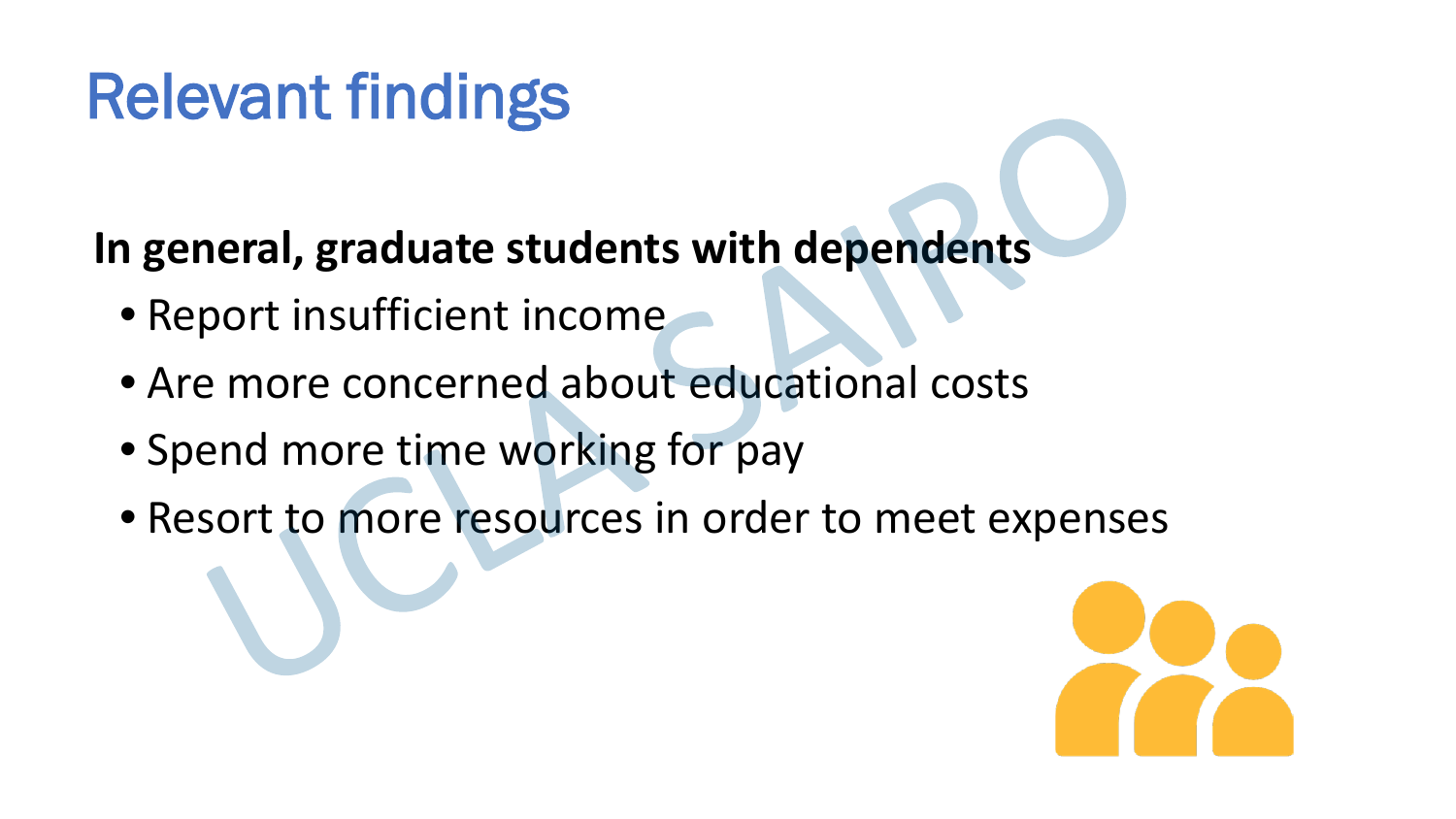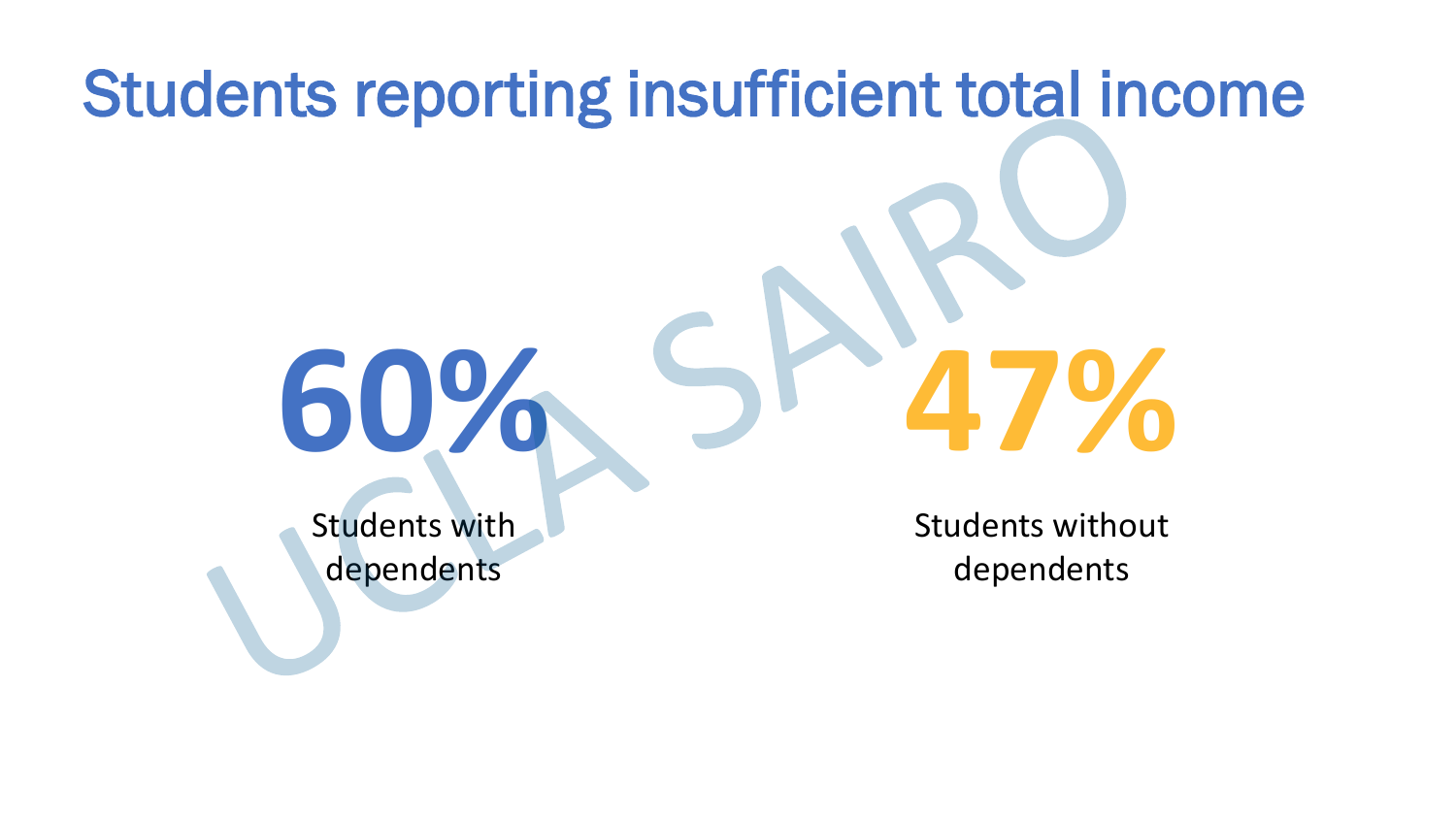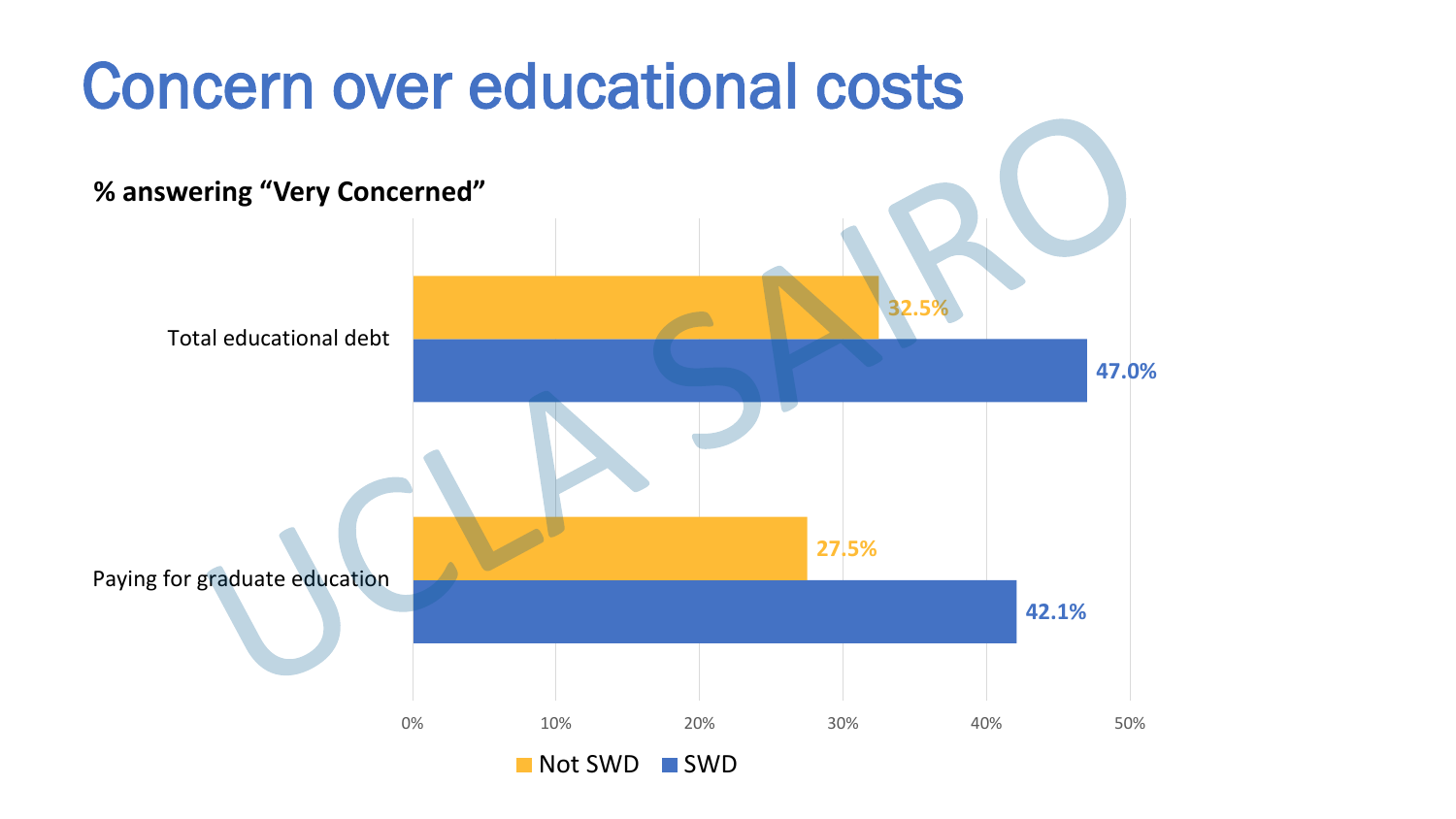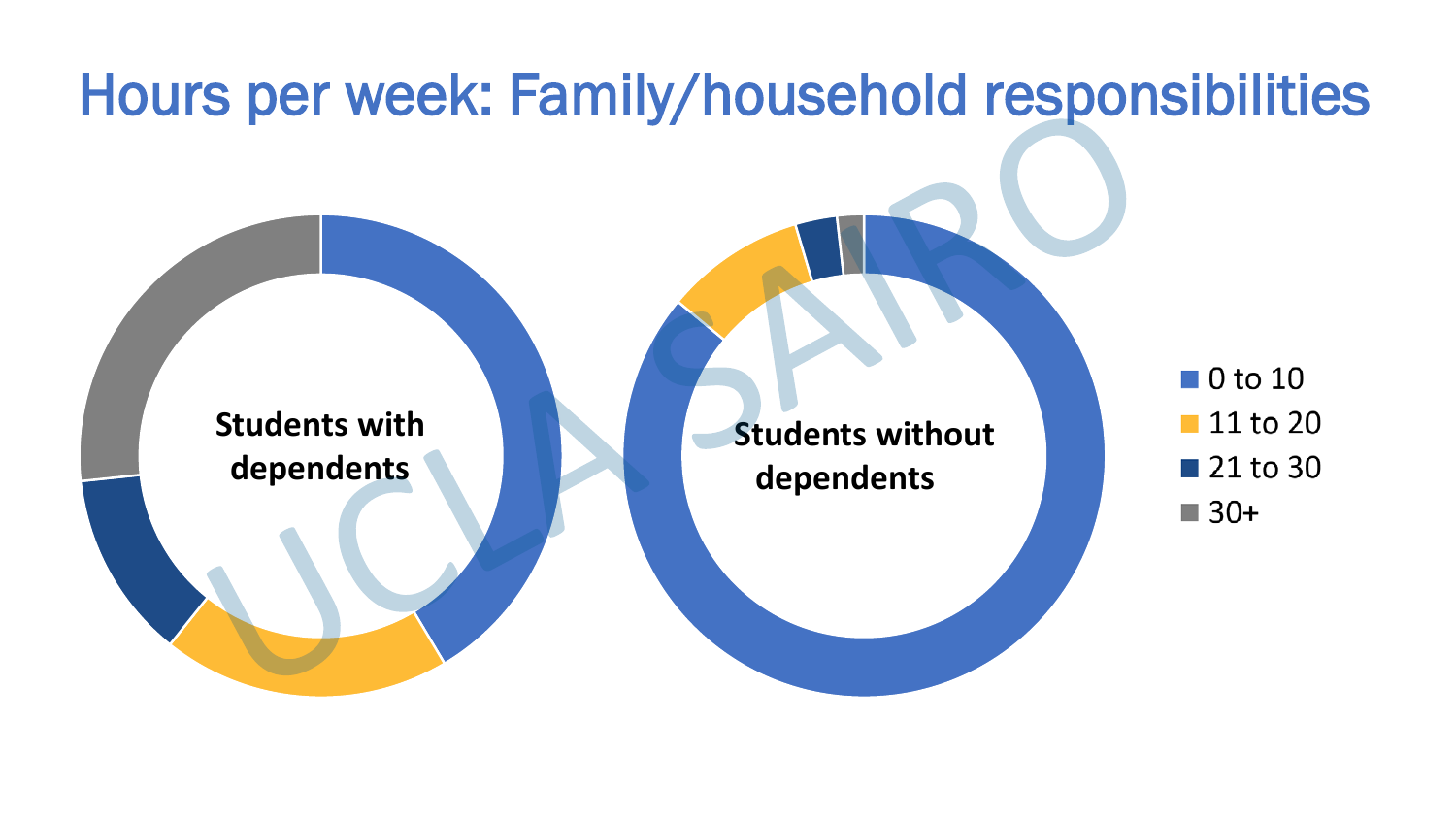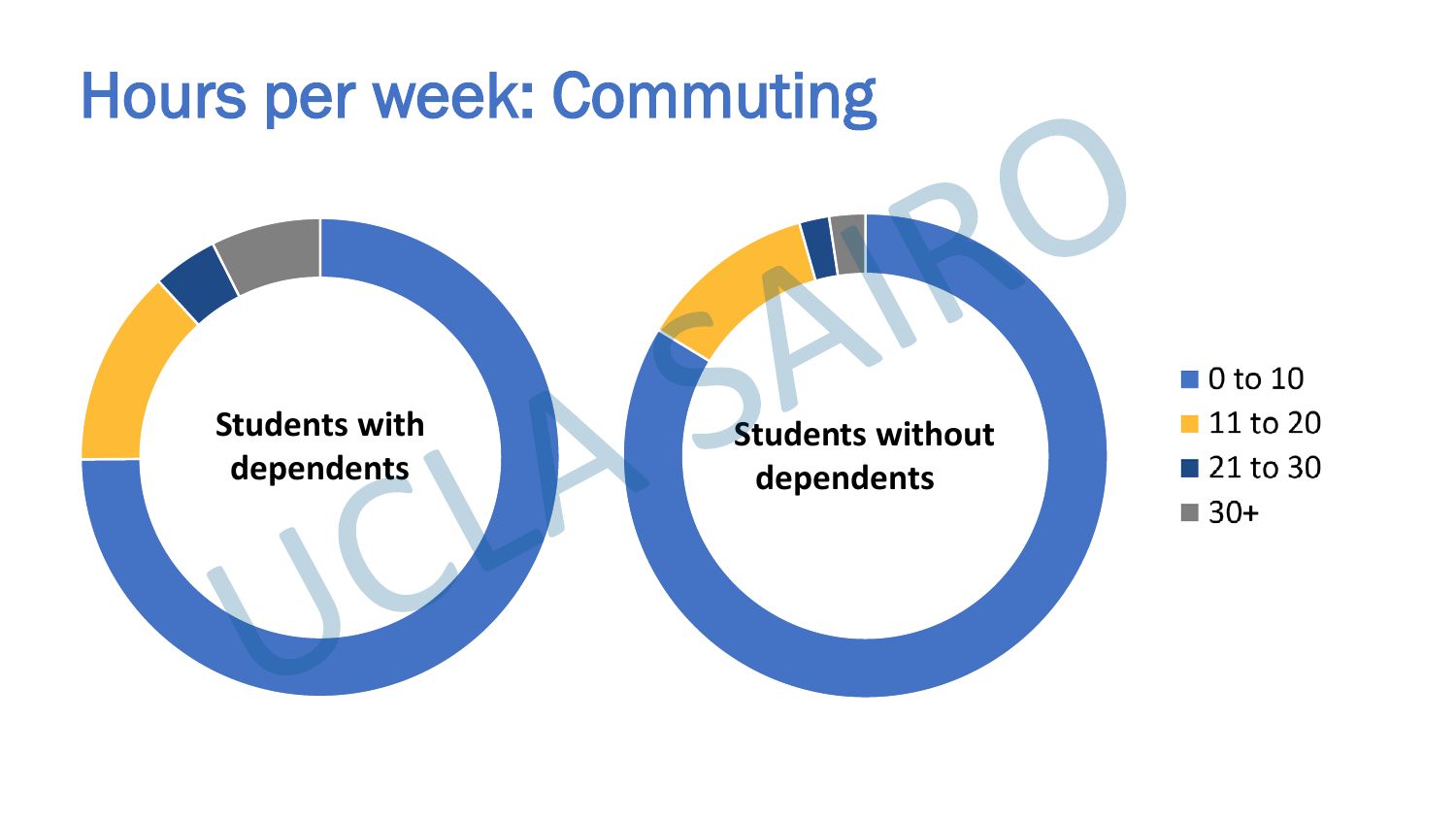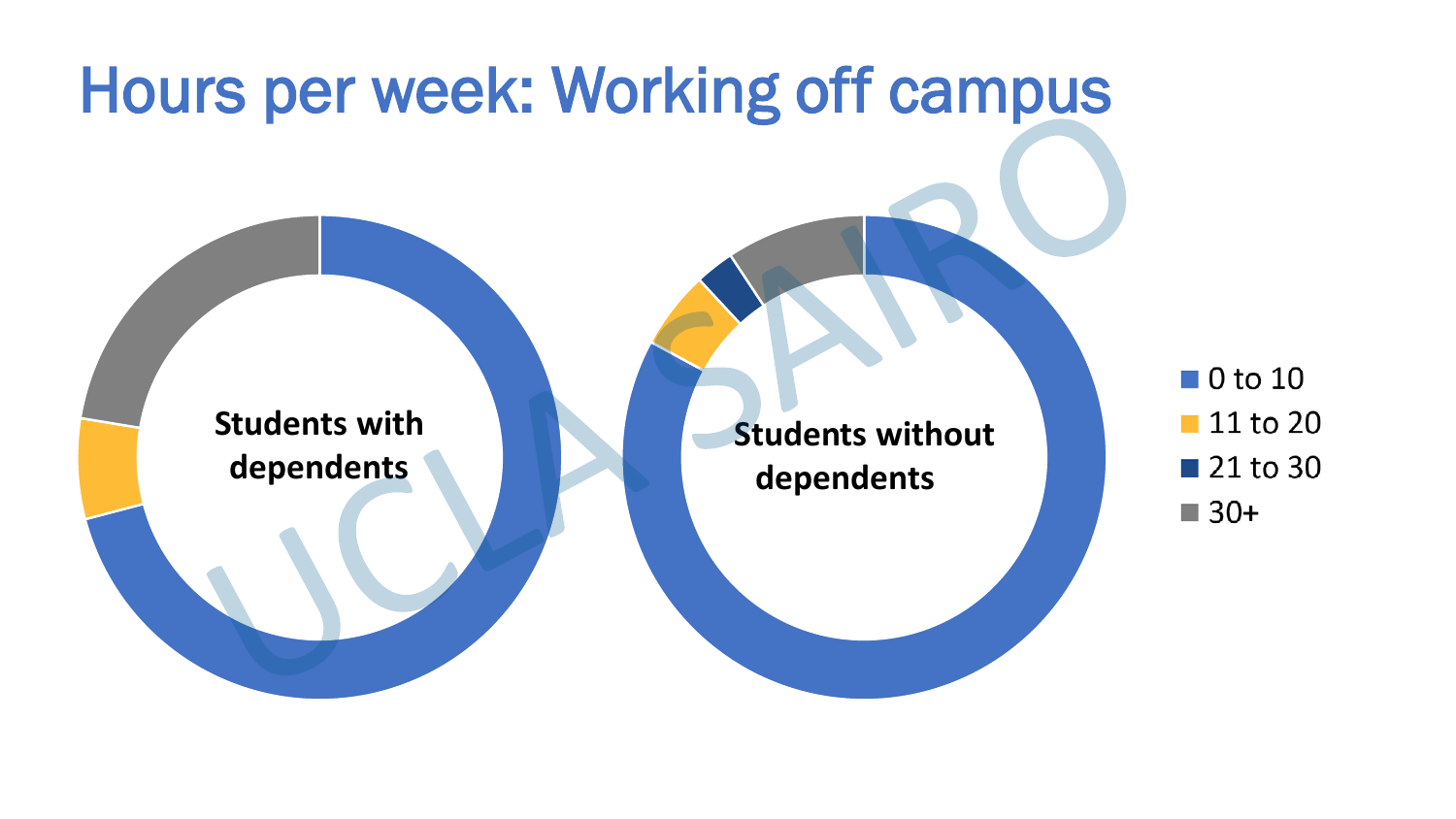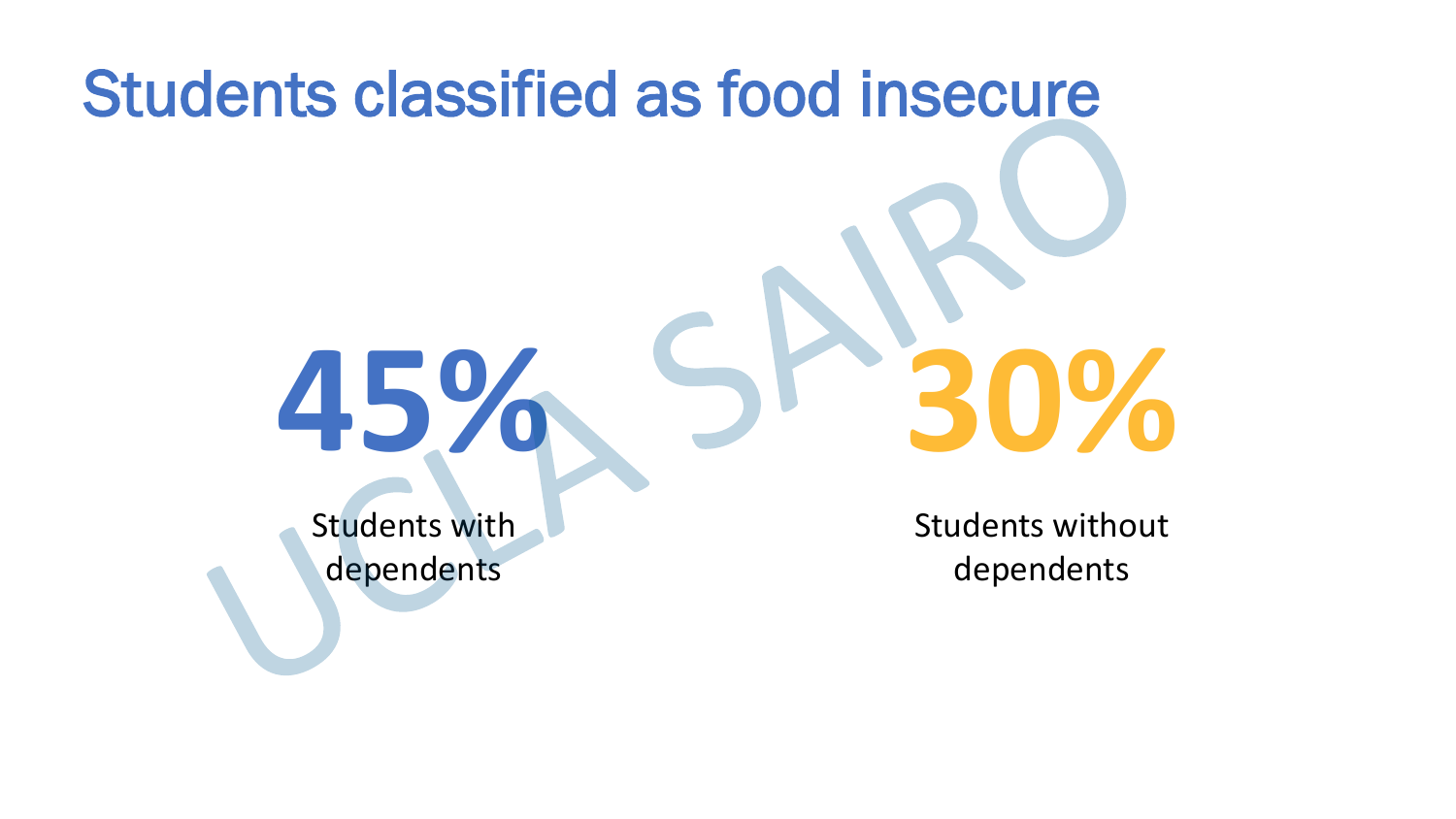

Not SWD SWD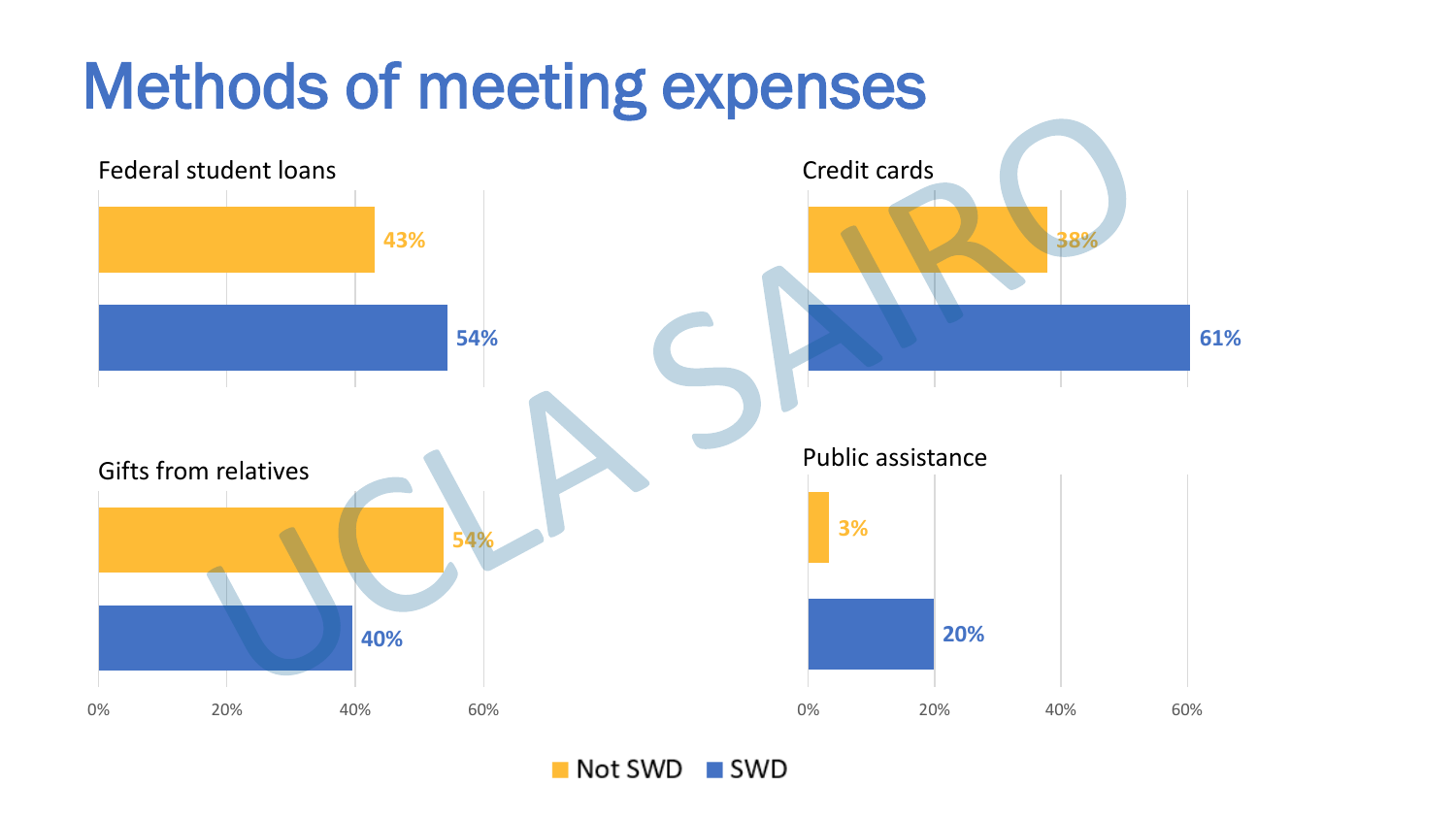

Not SWD SWD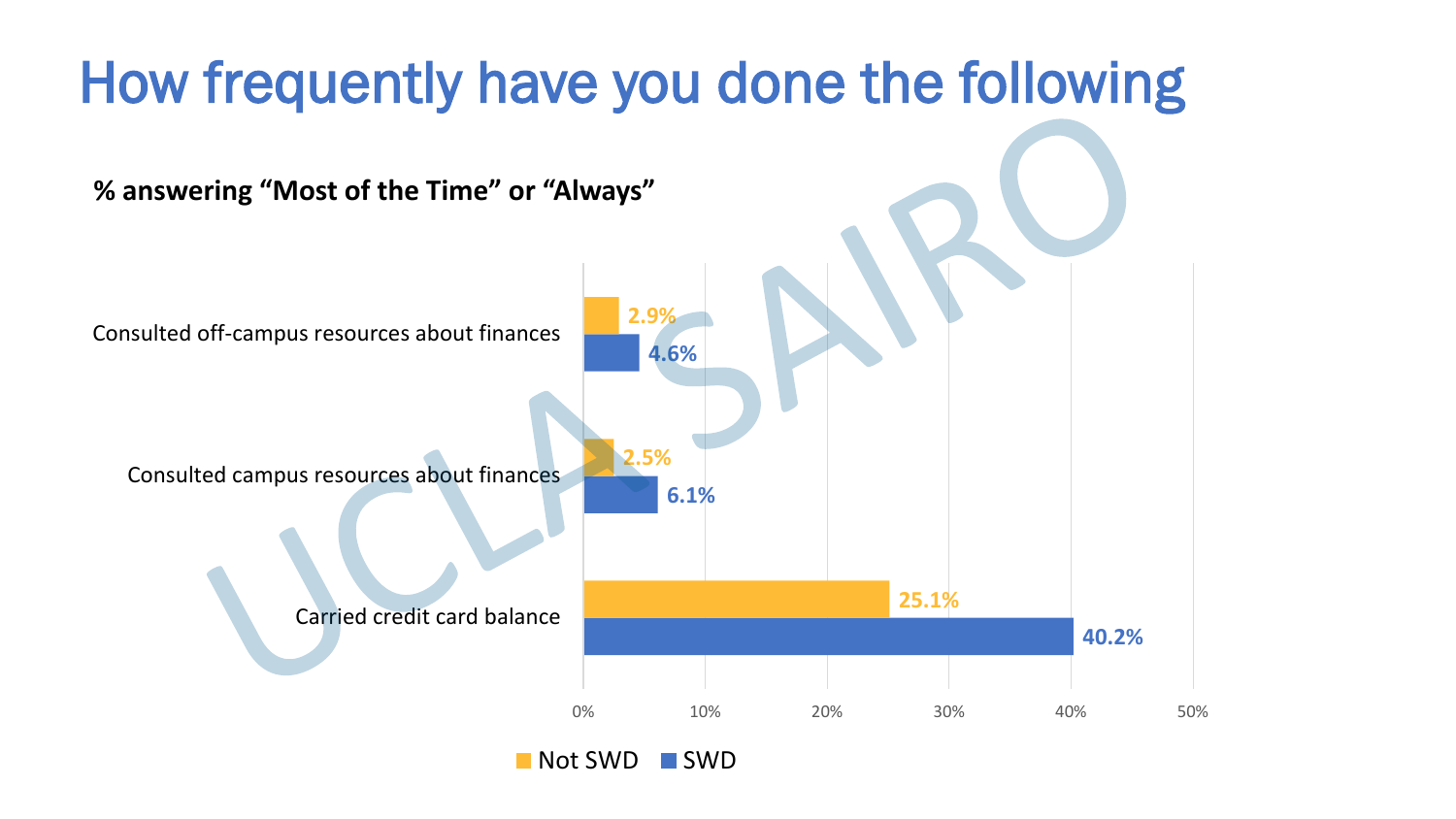# Undergraduates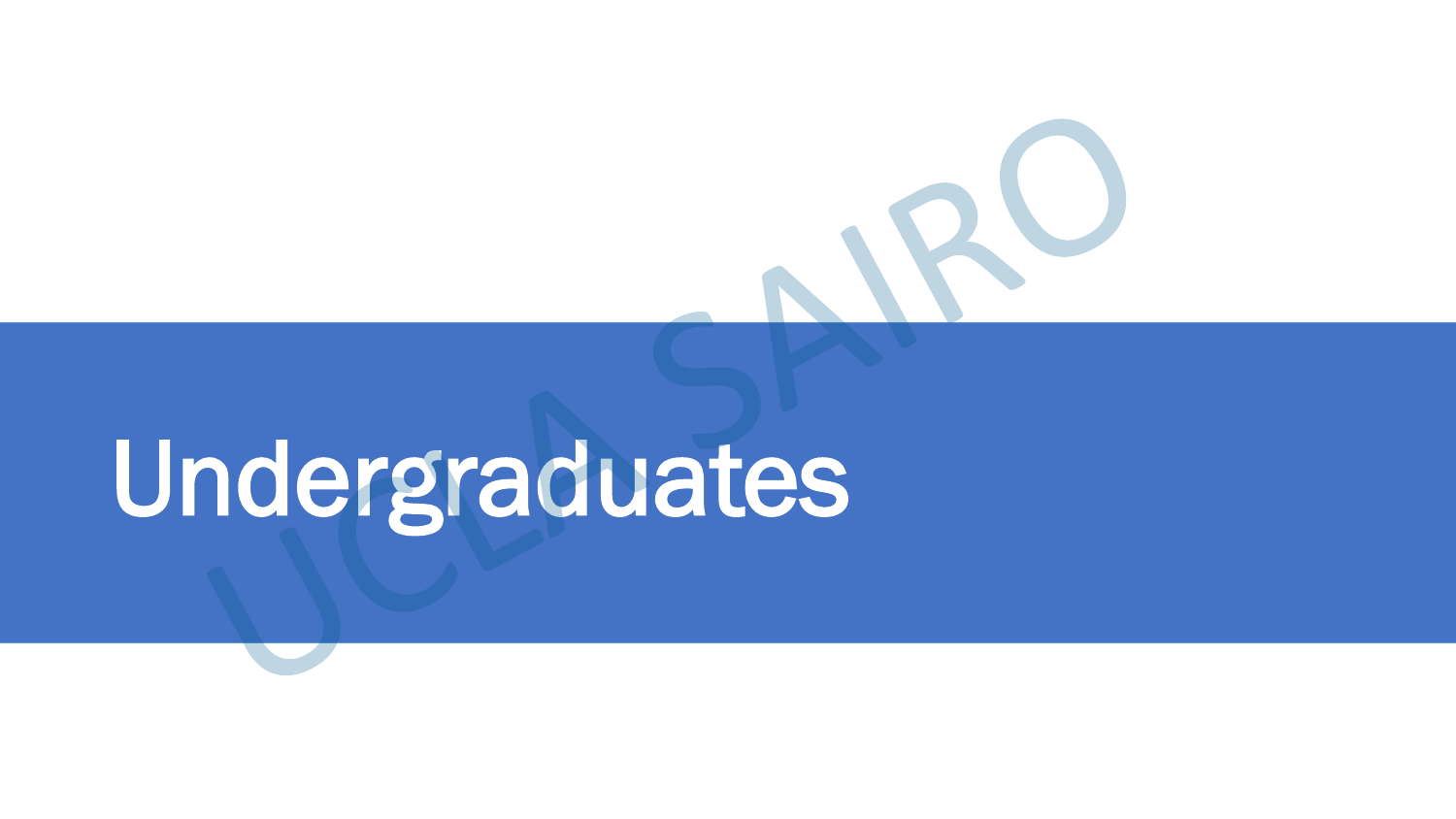# Relevant findings

#### **In general, undergraduate students with dependents**

- Were less likely to be involved in student organizations
- Experienced obstacles from family responsibilities more often
- Were more concerned about finances
- Worked more for pay off campus
- Utilized more resources to meet expenses

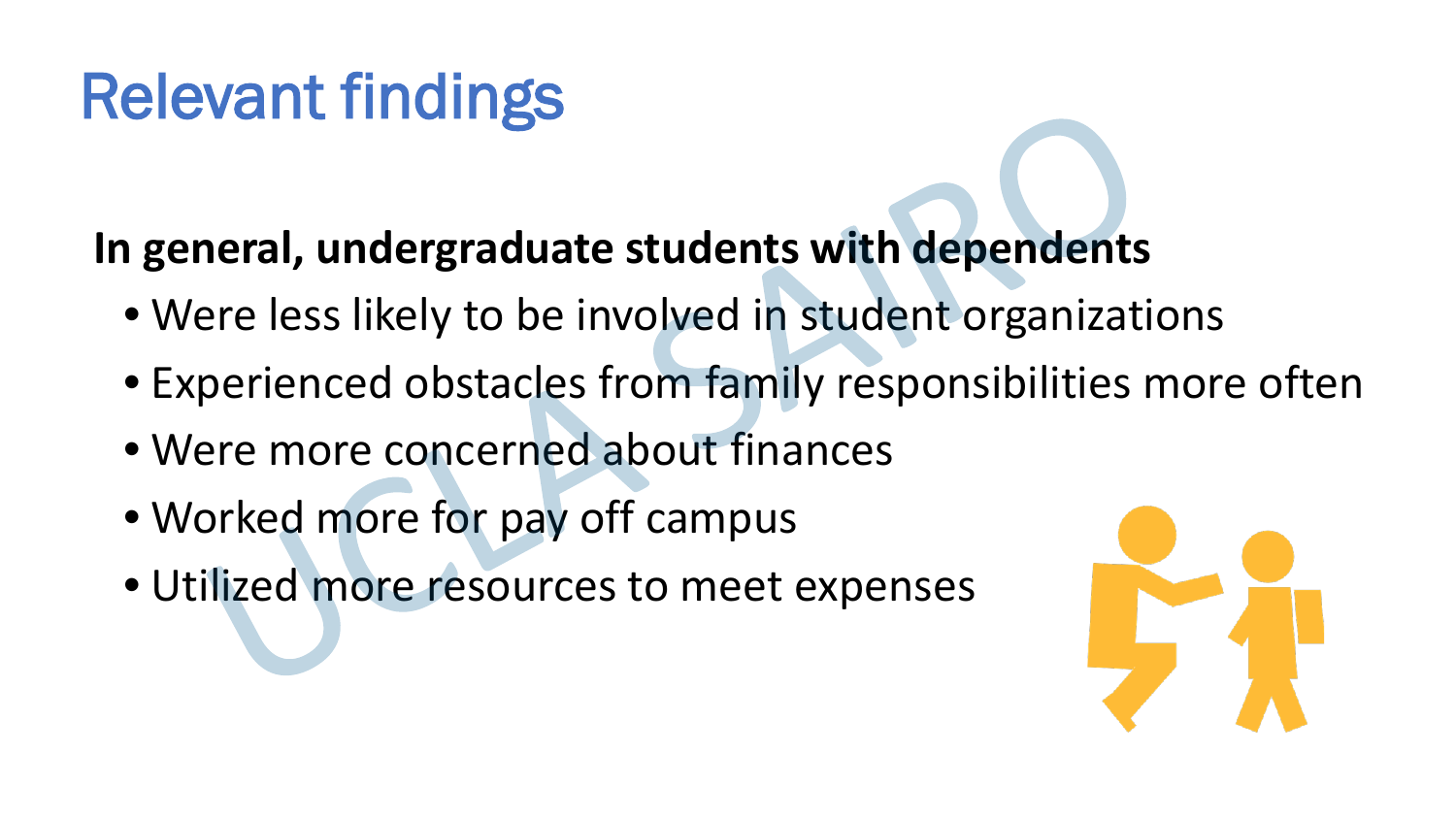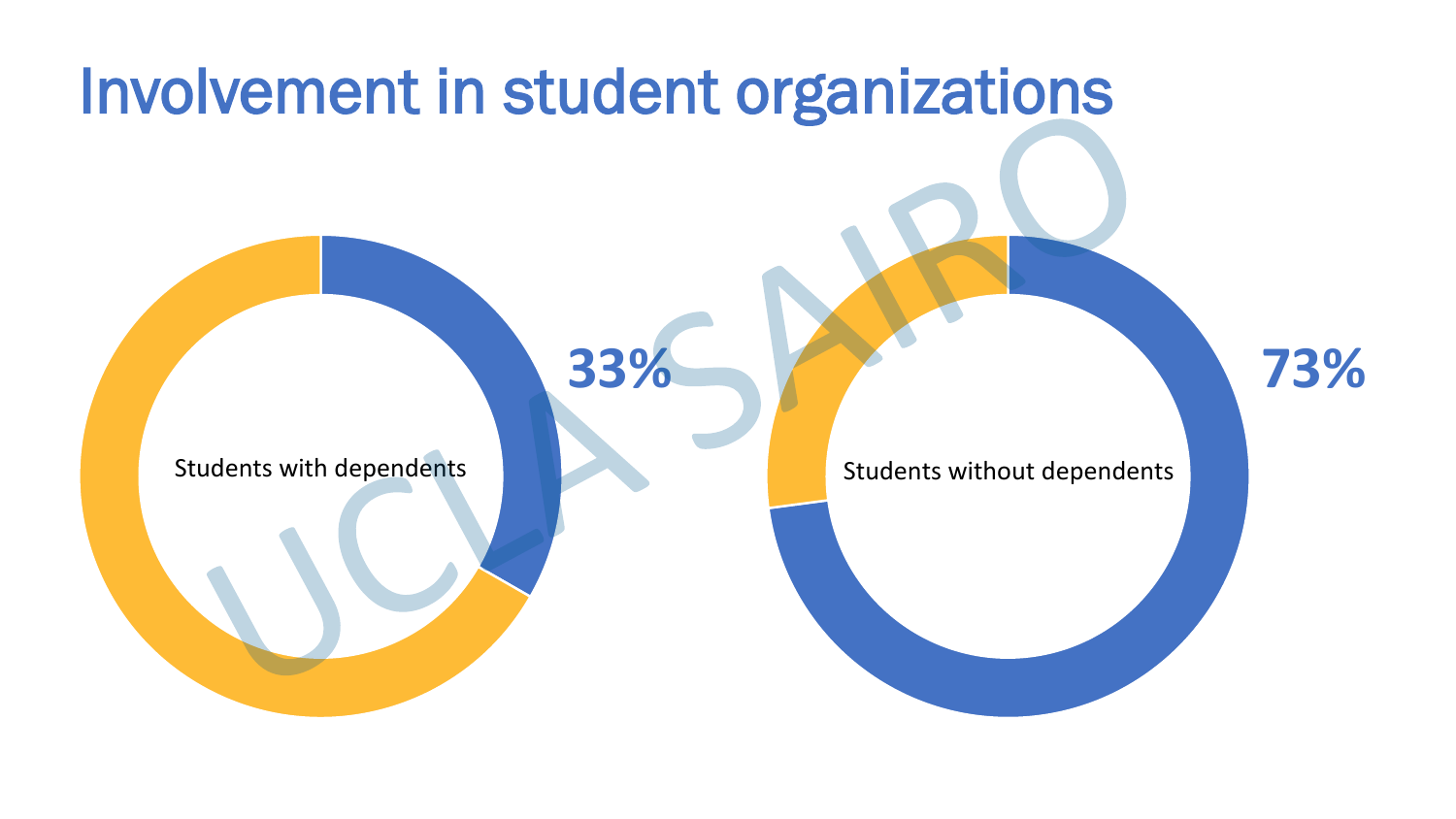### Family responsibilities as an obstacle

**% answering "Frequently" or "All the time" as an obstacle to school work or academic success**

**84% 19%**

Students with dependents

Students without dependents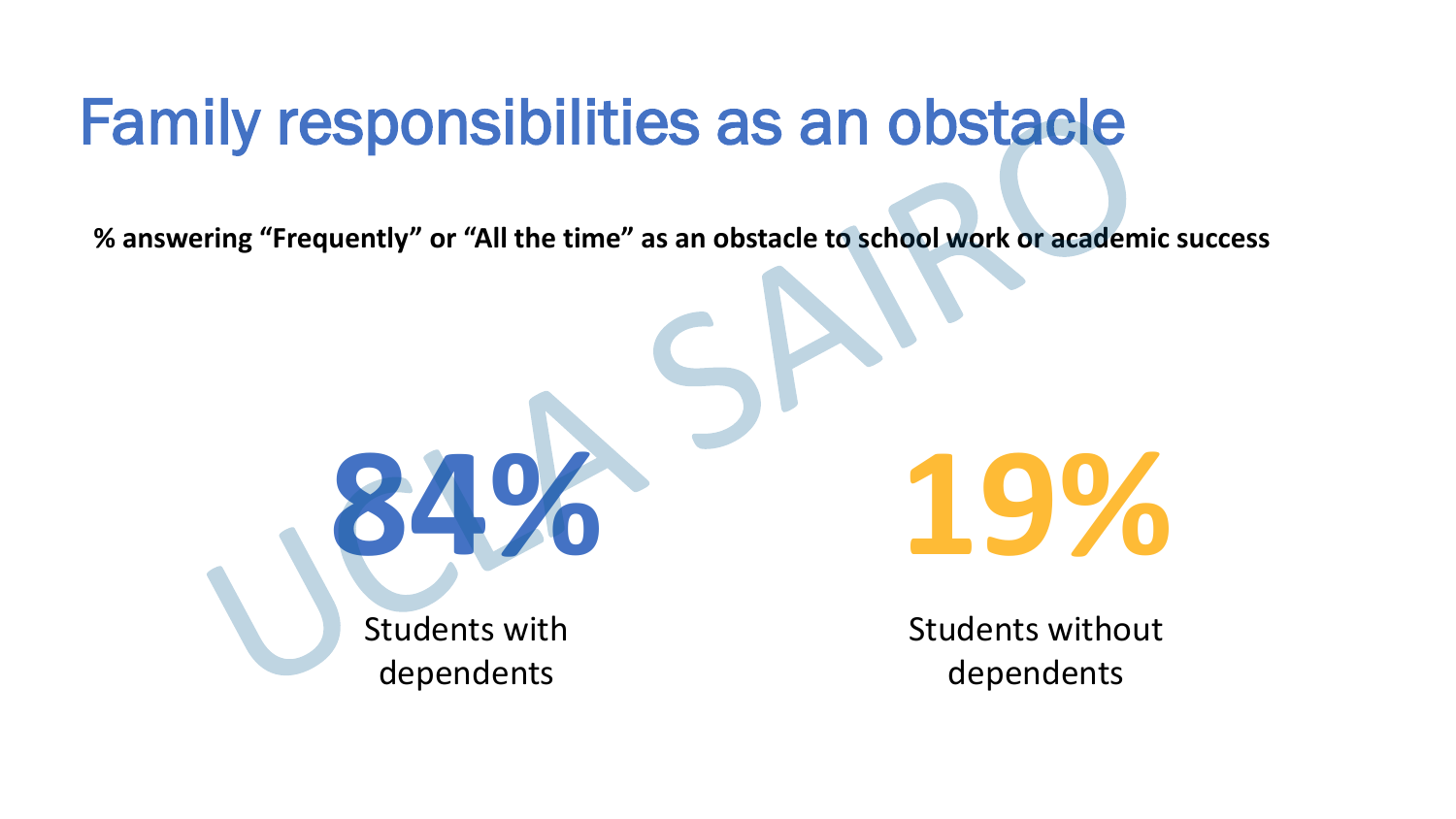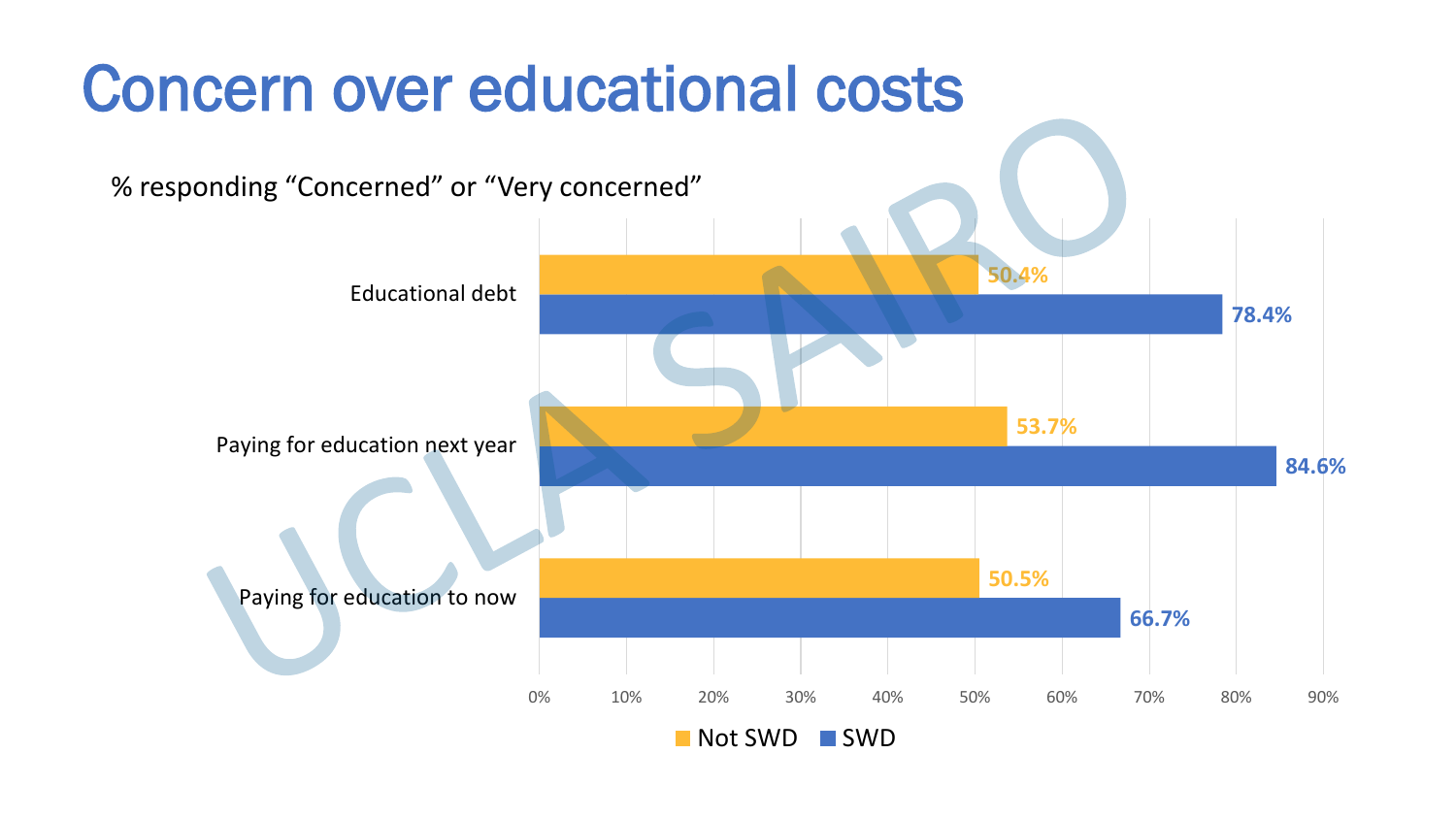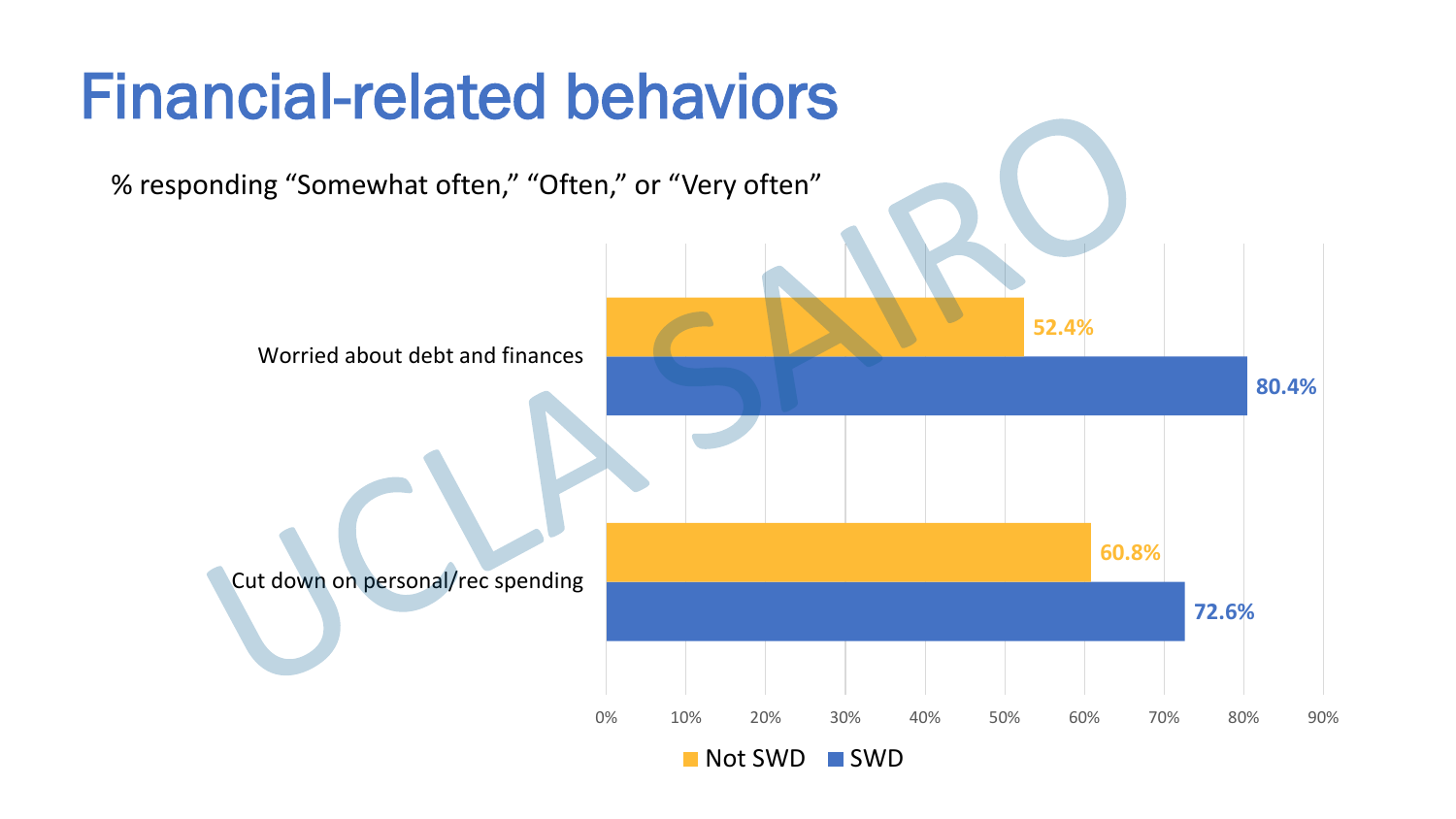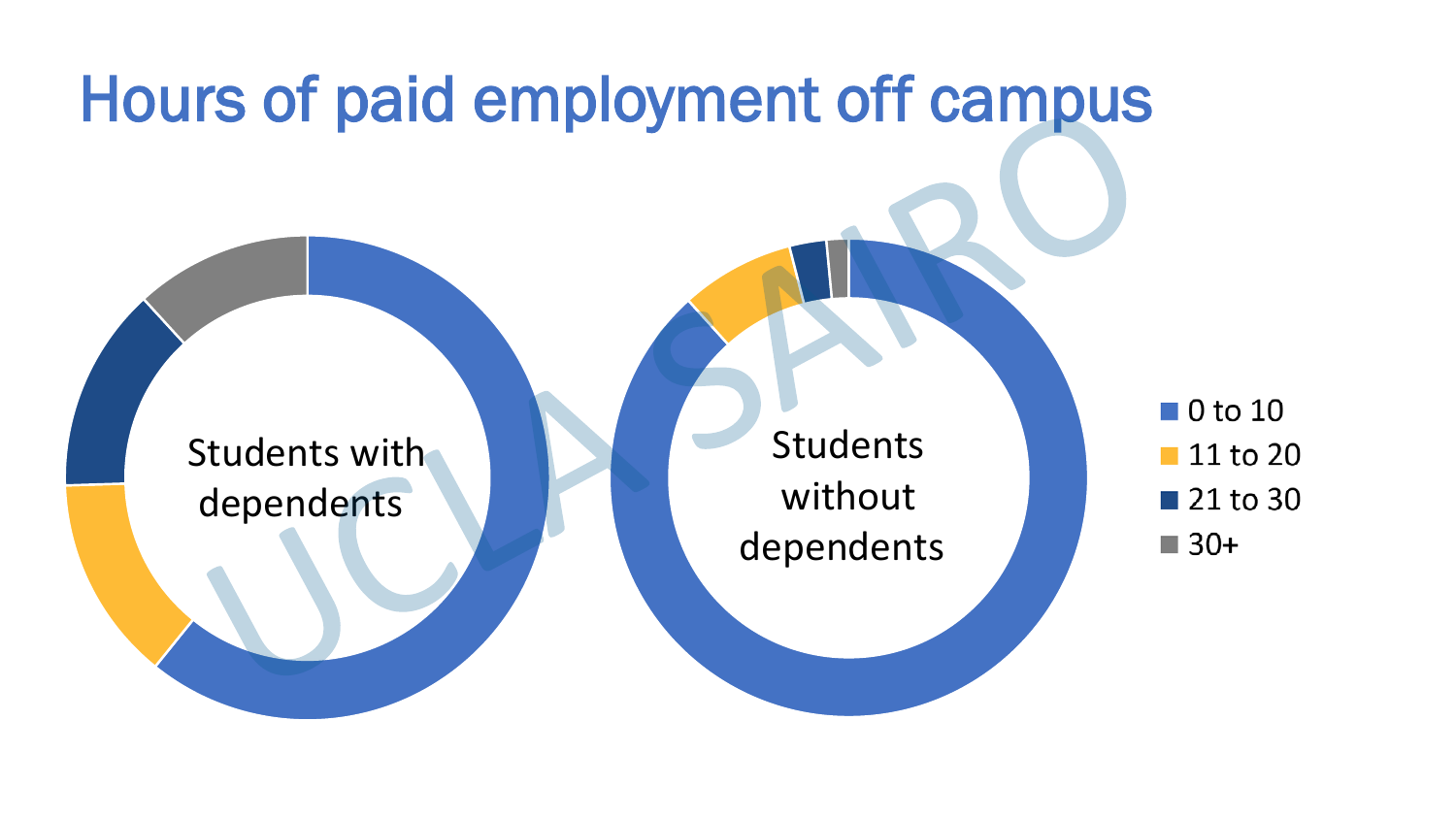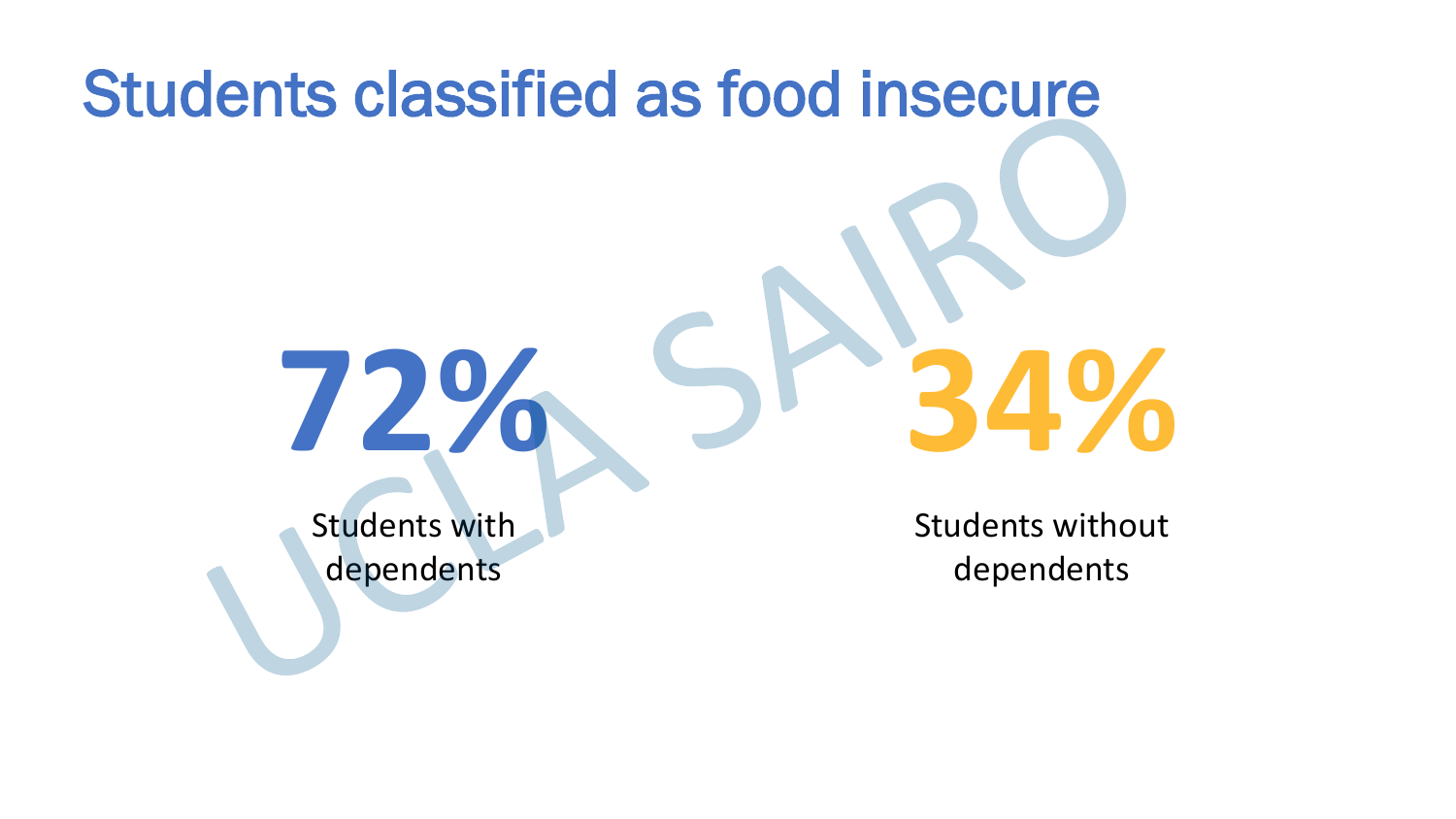

SWD Not SWD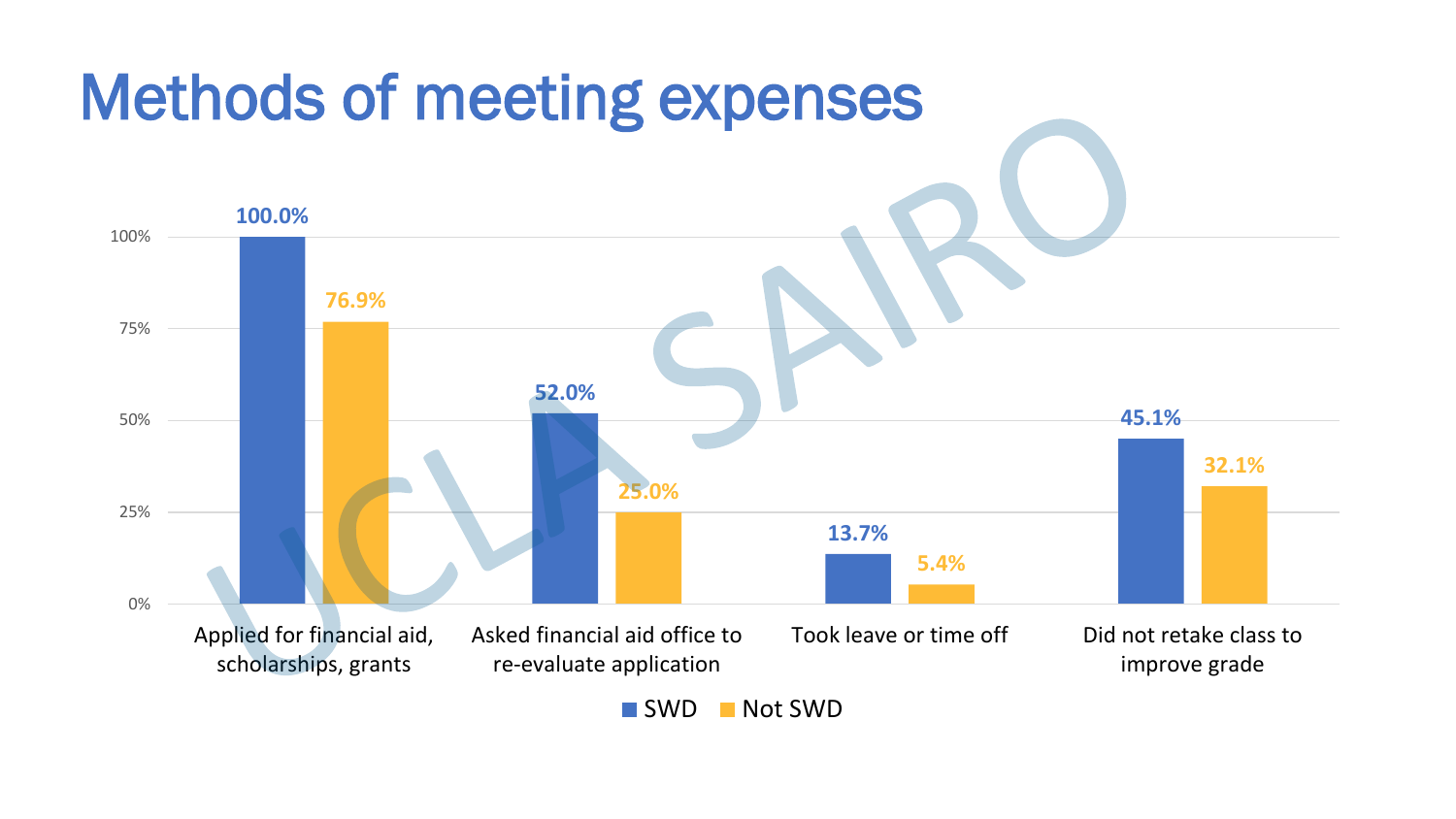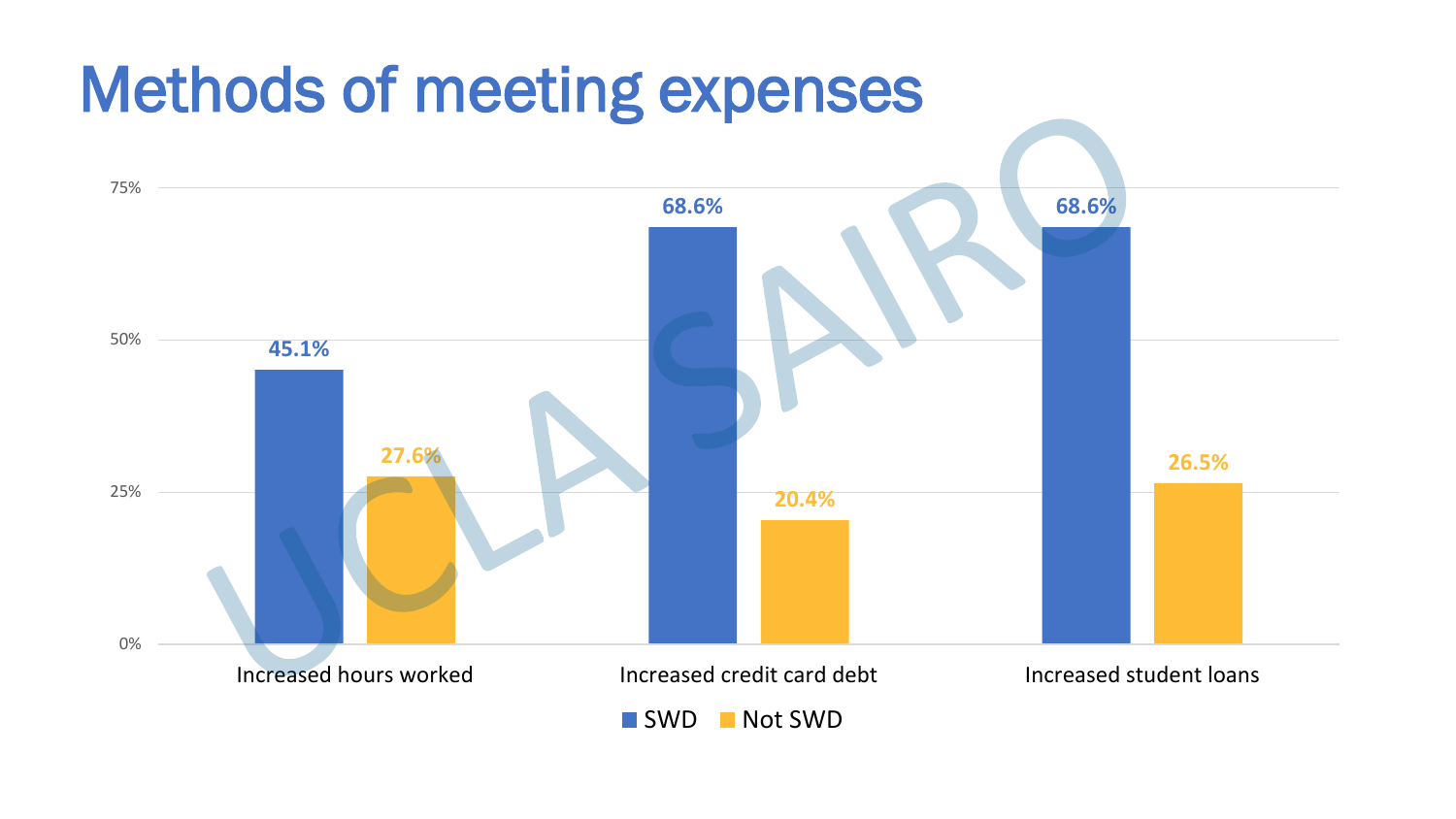# Summary Comparison Theme Categories

#### **Grad**

 $\sqrt{\ }$ Report insufficient total income

- Worry about education costs
- $\checkmark$  Have more family responsibilities
- Commute longer hours
- Work more off campus
- Report food insecurity
- Struggle to meet expenses
- Consult financial resources
- **V** Carry debt

#### **Undergrad**

- Are less involved with co-curriculars Worry about education costs Find family responsibilities an obstacle
- Work more off campus
- $\checkmark$  Report food insecurity
- $\checkmark$  Struggle to meet expenses

 $\checkmark$  Worry about debt and spending